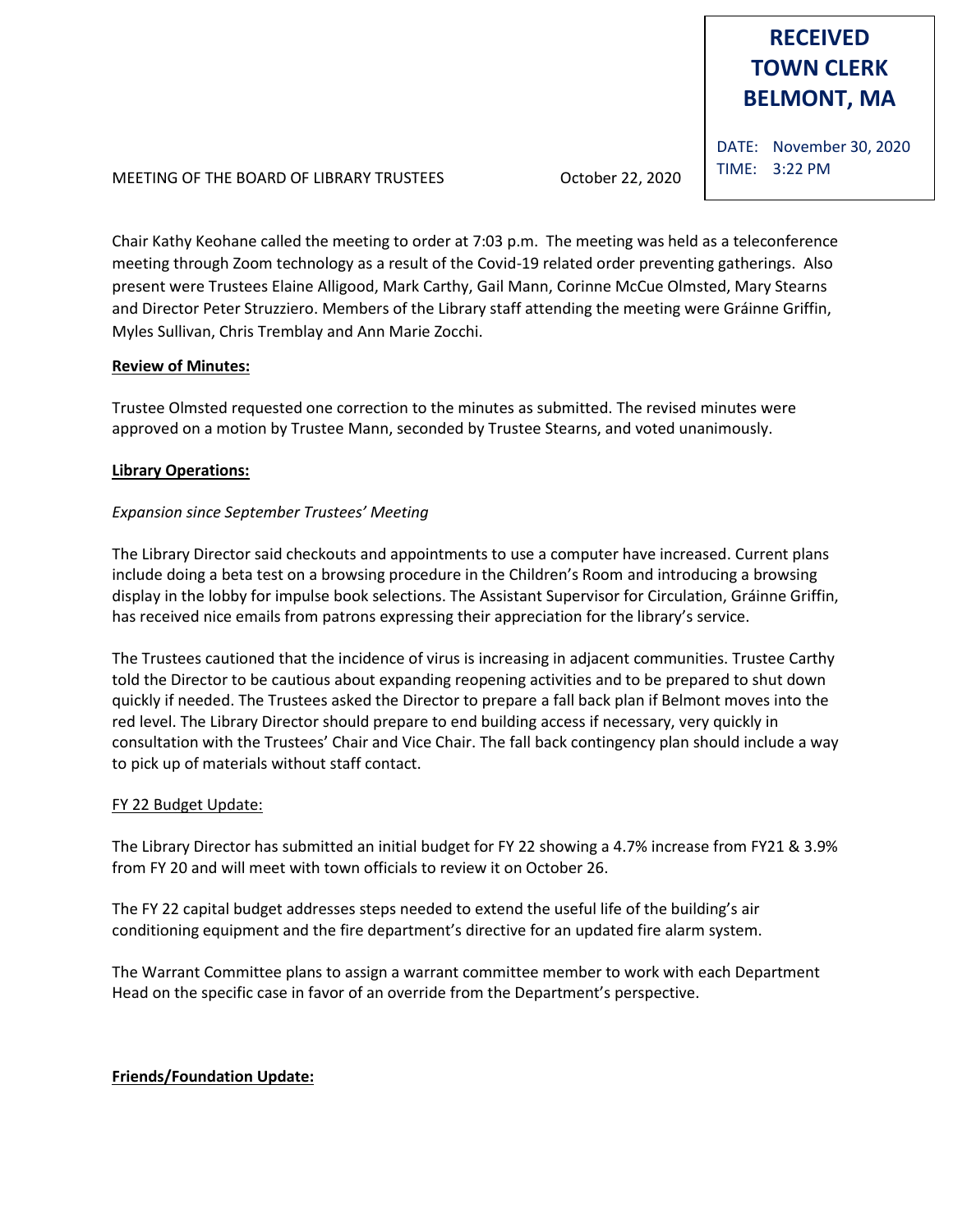### *Friends of the Belmont Public Library*

The Friends' Board has invited the Trustees' Chair and Co-Chair to speak at its November 5<sup>th</sup> meeting. 2020 is the 50<sup>th</sup> anniversary of the founding of the Friends of the Belmont Public Library. The Friends are preparing a history of the organization.

## *Belmont Library Foundation*

The Foundation will maintain its visibility by sending an update on its activities to its mailing list.

#### **School Committee Update:**

As of October 20, 2020, the School Committee learned that its air flow study was faulty and closed all schools immediately with a reopening date TBD. When the elementary schools reopen, they will offer hybrid sessions. They will have no access to the school libraries. The middle school is expected to conduct hybrid sessions and plans to offer curb side pickup. The high school will operate remotely for the foreseeable future and students will have no library access.

The Library has a program to ensure that all fifth-grade students have library cards. The Library Director has adapted the format to online to make it possible to continue. He is in contact with the Chenery Middle School principal to make necessary arrangements to launch this program.

#### **Vote-Holiday Eves**

Trustee Keohane made a motion, seconded by Trustee Stearns, to have the library close at 7 pm on Thanksgiving and New Year's Eves. The motion passed unanimously.

## **Vote-Trust Funds**

Trustee Mann requested that the Trustees approve the transfer to expenditure accounts of 80% of the income earned in fiscal 2020 on library operating gift funds maintained by the Town. Trustee Mann made a motion to transfer: \$2,125.70 from the Special Funds to the Special Fund 72 expenditure account; \$11,777.99 from the Jane Dustan Children's Educational fund to the Jane Dustan Children's Expense Account; and \$3,883.34 from the various Library gift funds to their expenditure account, representing a total transfer of \$17,787.03. The motion was seconded by Trustee Stearns and passed unanimously.

## **Key Topics:**

## *State Aid/FOBPL Spend Review*

The Library Director reported how the library has spent FY 21 State aid to date. (Report attached)

#### *One Book One Belmont 2021 Plans*

The OBOB Committee has met twice. The committee is planning activities for the winter and spring focusing on how to overcome and heal from the challenges of 2020. Members of the OBOB committee represent a cross-section of the community.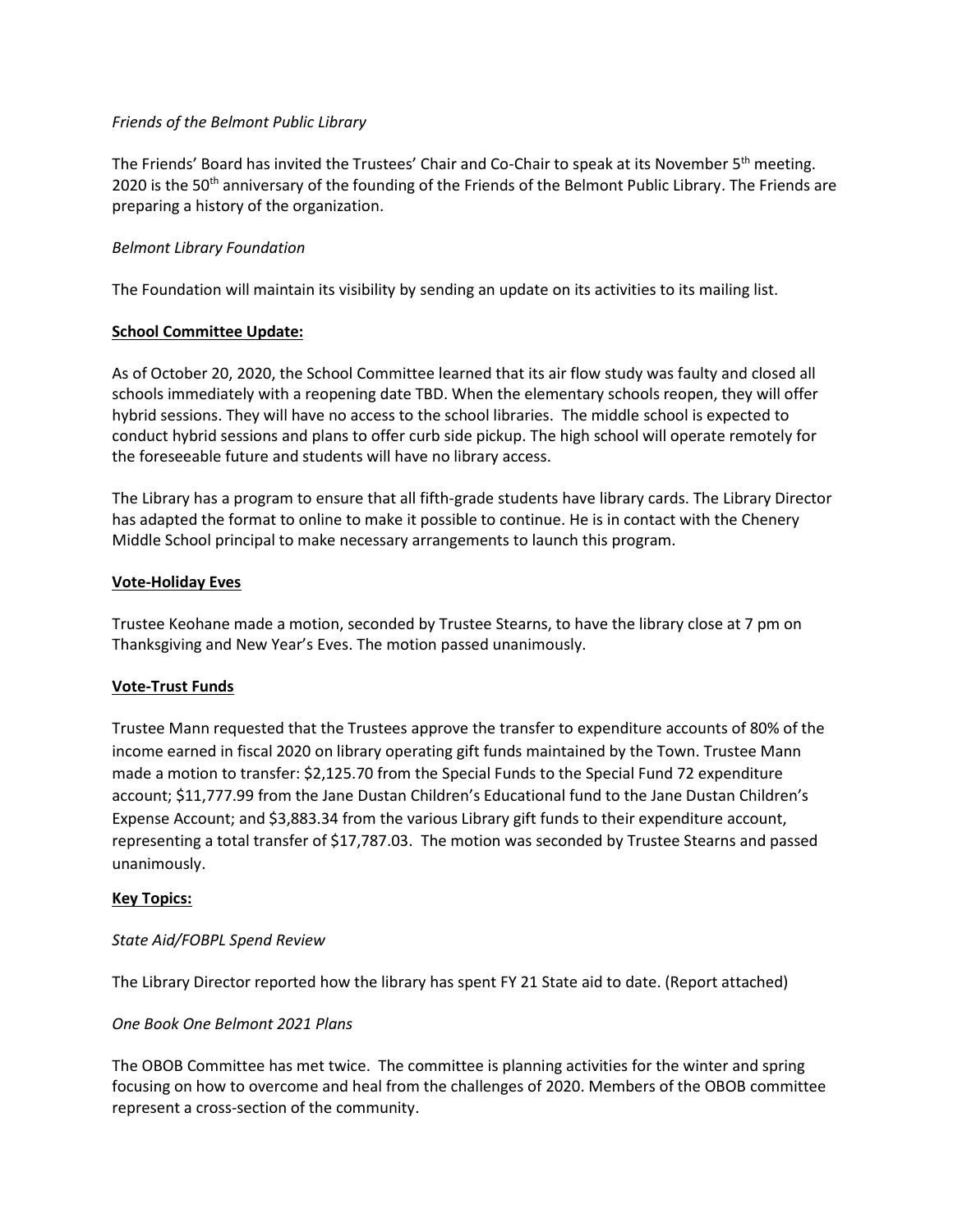## **Director's Report:**

Heat sensors have been placed in the library's attic space.

The library has 4 open positions with interviews underway. The library staff is down 9 positions in total.

The Library Director mentioned there are changes in staffing requirements due to operational shifts resulting from the impact of Covid-19 on library operations. The Trustees requested that the Library Director also present staffing information in terms of FTEs.

Trustees asked the Library Director to report at the November meeting on staffing requirements by department, changes in services offered, types of staffing needed more or staffing needed less. In addition, the Library Director was asked to document for the record staff activities while working remotely.

The Library Director recognizes the possible impact on position descriptions to reflect the increased reliance on technology.

The Trustees asked the Library Director to provide a realigned organization chart (capturing Covid-19 operations) and to report positions that have been altered due to the increased technology use and how staff has been reallocated. This plan should reflect the changes in the distribution of services given that the current library usage is approximately 50% electronic and 50% print media. The Trustees asked the Library Director to provide any additional information which would be helpful to understand library operations during the pandemic.

## **Schedule:**

Next Meeting – November 19, 2020, 5:30pm Via Zoom

## **Adjourn:**

Chair Keohane moved to adjourn the meeting and Trustee Mann seconded the motion. The meeting adjourned at 8:45 p.m.

Respectfully submitted,

Mary D. Stearns, Secretary

## Exhibits:

- Agenda October 22, 2020
- Minutes- September 24, 2020
- Library Trusts-To Spend FY2021
- Library Trusts-Activity FY2020
- FOBPL Spending V2, Q2, Q3
- State Aid, FY 21 Expenses
- October 2020 Trustee Budget